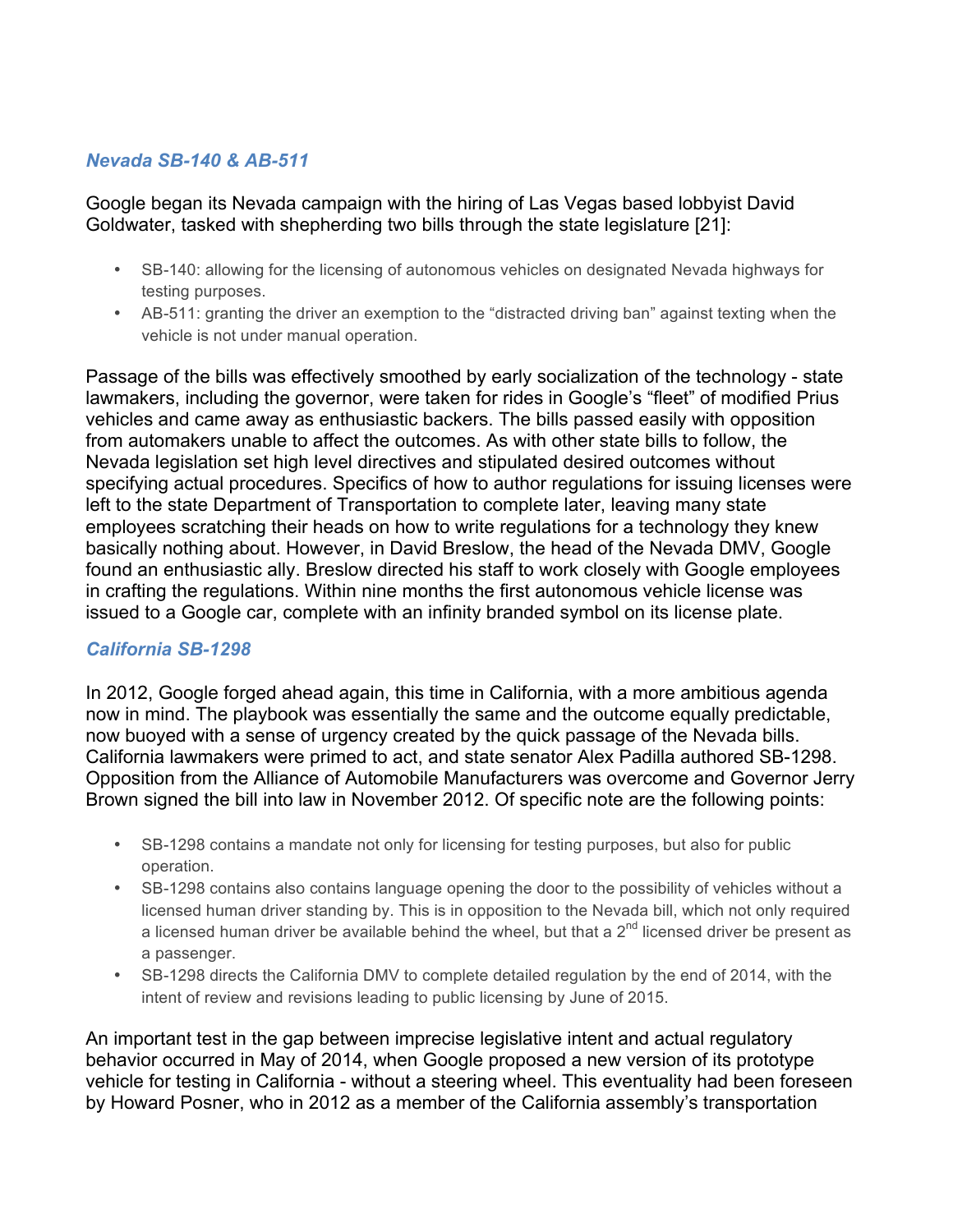committee had unsuccessfully suggested the bill be altered to explicitly require a human driver present in the car [22]. The California DMV's reaction to the new Google vehicle: insist on a steering wheel and the presence of a human driver. In September 2014 Google relented and installed a "temporary" steering wheel [23]. Although legislative action had been very successfully steered by Google in both Nevada and California, state regulatory departments tasked with the actual implementation of the laws maintain degrees of autonomy – if perhaps only in delaying certain aspects of the technological momentum until fully satisfied.

## *Michigan SB-169 & Colorado SB-13-016*

Also worthy of brief discussion are the 2013 legislative actions proposed in Michigan and Colorado. Unlike the bills in Nevada and California, neither bill received support from Google, and it seems relatively clear why – neither advances on the precedent already established in California. In fact, both bills while perhaps more permissive that Nevada's SB-140 (which permitted testing only on designated state highways) pulled back on important advancements in California – the mandate for public operation and language permissive for a sometime future of autonomous operation without a licensed driver present. Google, which had initially participated in the Michigan's SB-169, publically pulled away its support citing the testing only limitations. Regardless, SB-169 passed, with the full weight and backing of its champion Governor Rick Snyder, and the approval of Detroit's "big three" as well as Toyota [24]. On the other hand in Colorado, SB-13-016 was "indefinitely withdrawn" by its sponsor, Republican state senator Greg Brophy. Brophy cited Google's influence on Democratic opponents on the state senate's transportation committee as the reason for his decision. [25]

## **Federal Regulation by NHTSA**

On May 13<sup>th</sup>, 2013, NHTSA (National Highway Transportation and Safety Administration) released a "Preliminary Statement of Policy" regardless self-driving cards, primarily to act as a set of guidelines for states to follow. Perhaps the potential for contradictory legislation by individual states, and the resulting chaos this could introduce (into a national vehicular code system previously harmonized by decades of cross state agreements honoring each other's licenses) was a call to action.

NHTSA's policy statement establishes a definition of autonomous vehicles around four levels as follows:

| Level | <b>Definition</b>                       | <b>Example / Explanation</b>                          |
|-------|-----------------------------------------|-------------------------------------------------------|
|       | Level 0 No Automation                   | Driver always in complete control                     |
|       | Level 1 Function-specific Automation    | E.g. stability control or brake assist                |
|       | Level 2 Combined Function Automation    | Two or more automated functions                       |
|       | Level 3 Limited Self-Driving Automation | Google car circa 2013, BMW X5 w/traffic jam<br>assist |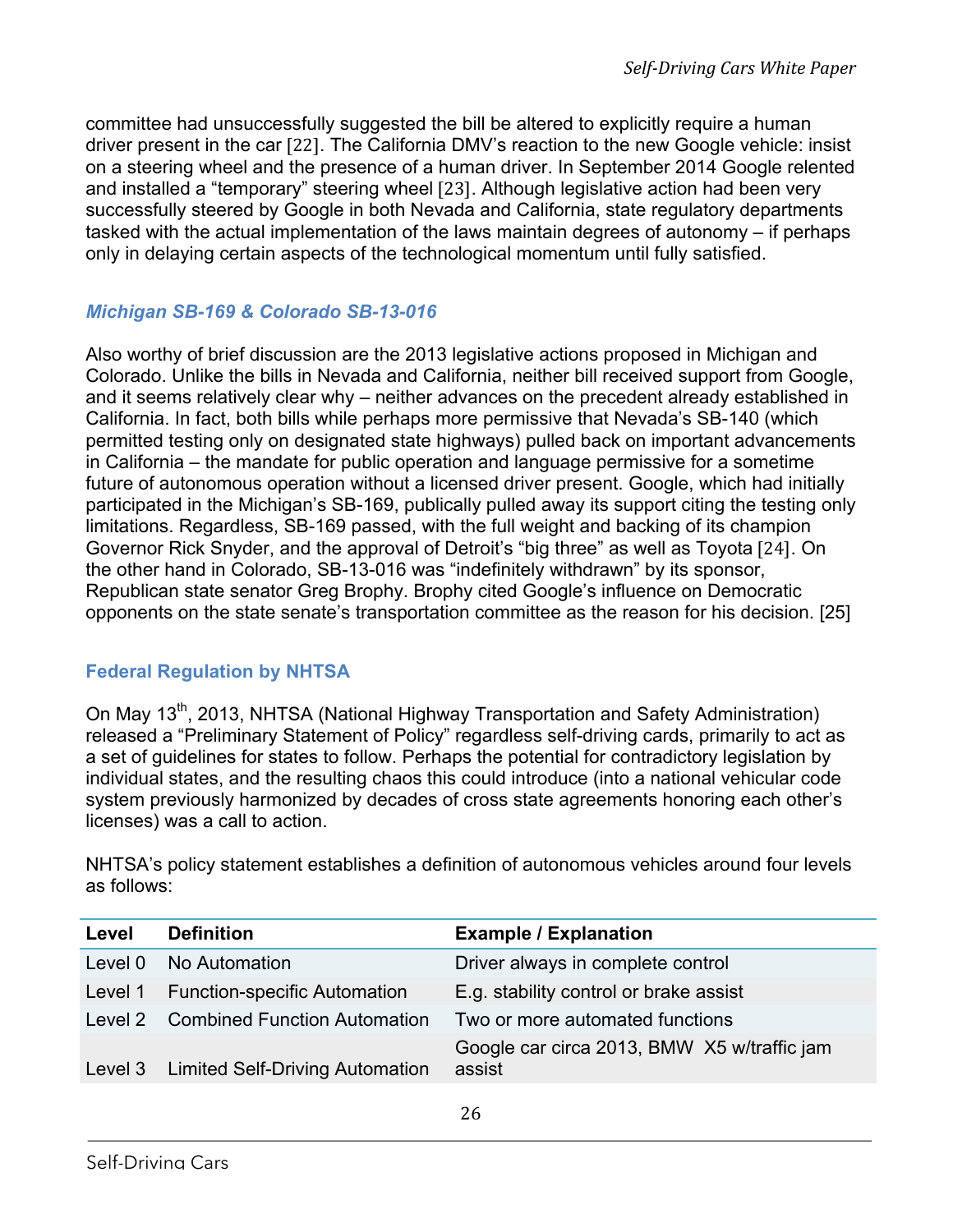## Level 4 Full Self-Driving Automation Driver not available at any time

Of note is the classification of Google's test vehicle at the time, as only Level 3. NHTSA essentially did not recognize any existing technology of being capable of (or approved for) Level 4 operation, a finding in line with other recommendations issued in their statement. These included the following:

- A statement encouraging states to allow testing of self-driving cars.
- Tempered by the suggestions that states do not include provisions for public operation at this time.
- However, in the event of a state not heeding the recommendation against public operation, that specific provisions for a licensed driver in the driver's seat be included.
- That special training and licensing requirements be met for human operators of self-driving vehicles.

NHTSA's statement also indicates the agency's commitment to running their own technology study, scheduled to conclude in 2017. Explicit mention is made of the inclusion of VVV ("vehicle to vehicle") and V2I ("vehicle to infrastructure") technology into the study, a clear indication of their intent to evaluate the technological directions of both Google as well as the traditional automakers.

It seems possible that the response of the California DMV to Google's steering wheel free prototype was made with one eye focused on staying within some level of current compliance with NHTSA's policy statement.

## **The Insurance Industry**

Questions of liability in an accident involving at least one party operated by a self-driving vehicle are also unclear and open to interpretation. Nevada's regulations indicate the operator who pushes the start button remains liable [26] – a resolution only possible in conjunction with regulations requiring a licensed driver be present in the vehicle. Michigan's SB-169 states nothing to otherwise contradict the state's existing "Owner Liability Law" placing liability with the vehicle owner. But SB-169 does go on to absolve auto manufacturer's of product liability for conversions of standard automobiles to autonomous driving vehicles by a third party [27]. The Alliance of Automobile Manufacturers unsuccessfully petitioned Governor Brown of California not to sign into law SB-1298 over similar concerns of not being absolved from product liability if one of their vehicles, modified for self-driving by another party (i.e. Google), were to be involved in an accident, and publically voiced their displeasure with the bill [28].

Ultimately though it should not be forgotten that basic auto insurance liability practice dictates that insurance policies "follow the vehicle" and not the driver. In this sense at least, the unit of issuance of automotive insurance policies line up well with self-driving cars. But when a car meets the standards of NHTSA's Level 4 autonomous vehicle, what is actually being insured, the vehicle or the manufacturer of the self-driving tech? In the eyes of many the logical conclusion is the latter, in essence predicting a future model of liability coverage moving from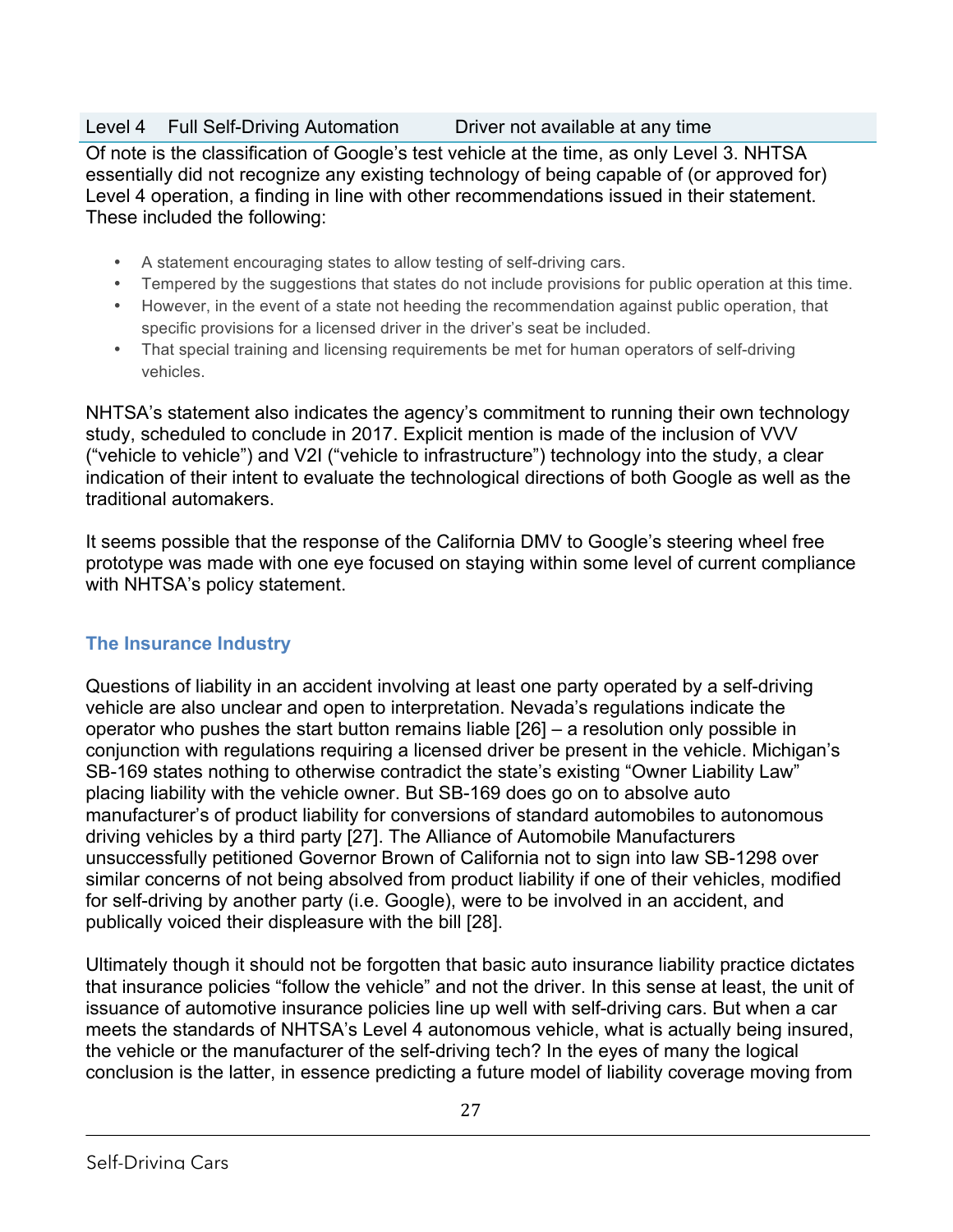a per vehicle policy instead to a manufacturer product liability policy [29] – a cost which would be passed on to the consumer by being built into the sticker price of the vehicle itself.

Even in a scenario where market forces conspire to keep individual vehicle policies in place, the automobile insurance industry could still face a complete disruption of its current business model. Predictions of a 90% reduction in vehicle accidents in a world fully populated with Level 4 autonomous vehicles would have enormous revenue implications.

| Total Crashes per year in U.S. <sup>11</sup>             | 5.5 million   |  |  |
|----------------------------------------------------------|---------------|--|--|
| % human cause as primary factor <sup>12</sup>            | 93%           |  |  |
| Economic Costs of U.S. Crashes <sup>13</sup>             | \$300 billion |  |  |
| % of U.S. GDP <sup>14</sup>                              | 2%            |  |  |
| Total Fatal & Inurious Crashes per Year in U.S.          | 2.22 million  |  |  |
| Fatal Crashes per Year in U.S. <sup>15</sup>             | 32,367        |  |  |
| % of fatal crashes involving alcohol                     | 31%           |  |  |
| % involving speeding                                     | 30%           |  |  |
| % involving distracted driver                            | 21%           |  |  |
| % involving failure to keep in proper lane               | 14%           |  |  |
| % involving failure to yield right-of-way                | <b>11%</b>    |  |  |
| % involving wet road surface                             | 11%           |  |  |
| % involving erratic vehicle operation                    | 9%            |  |  |
| % involving inexperience or overcorrecting               | 8%            |  |  |
| % involving drugs                                        | 7%            |  |  |
| % involving ice, snow, debris, or other slippery surface | 3.7%          |  |  |
| % involving fatigued or sleeping driver                  | 2.5%          |  |  |
| % involving other prohibited driver errors               | 21%           |  |  |
| (e.g. improper following, driving on shoulder, wrong     |               |  |  |
| side of road, improper turn, improper passing, etc.)     |               |  |  |

#### **Figure 3: Human Cause as Primary Factor in Accidents**

Source: The Eno Transportation Foundation

According to the NAIC (National Association of Insurance Commissioners), the US auto insurance industry collected roughly \$200B in insurance premiums [30], 87% in private policies and the remaining 13% in commercial. Of this windfall, 68% of the cost of premiums was applied to paying accident claims – actual cost of repairs, determination of fault, rental replacements, etc.

The cost breakdown of collected premiums appears below: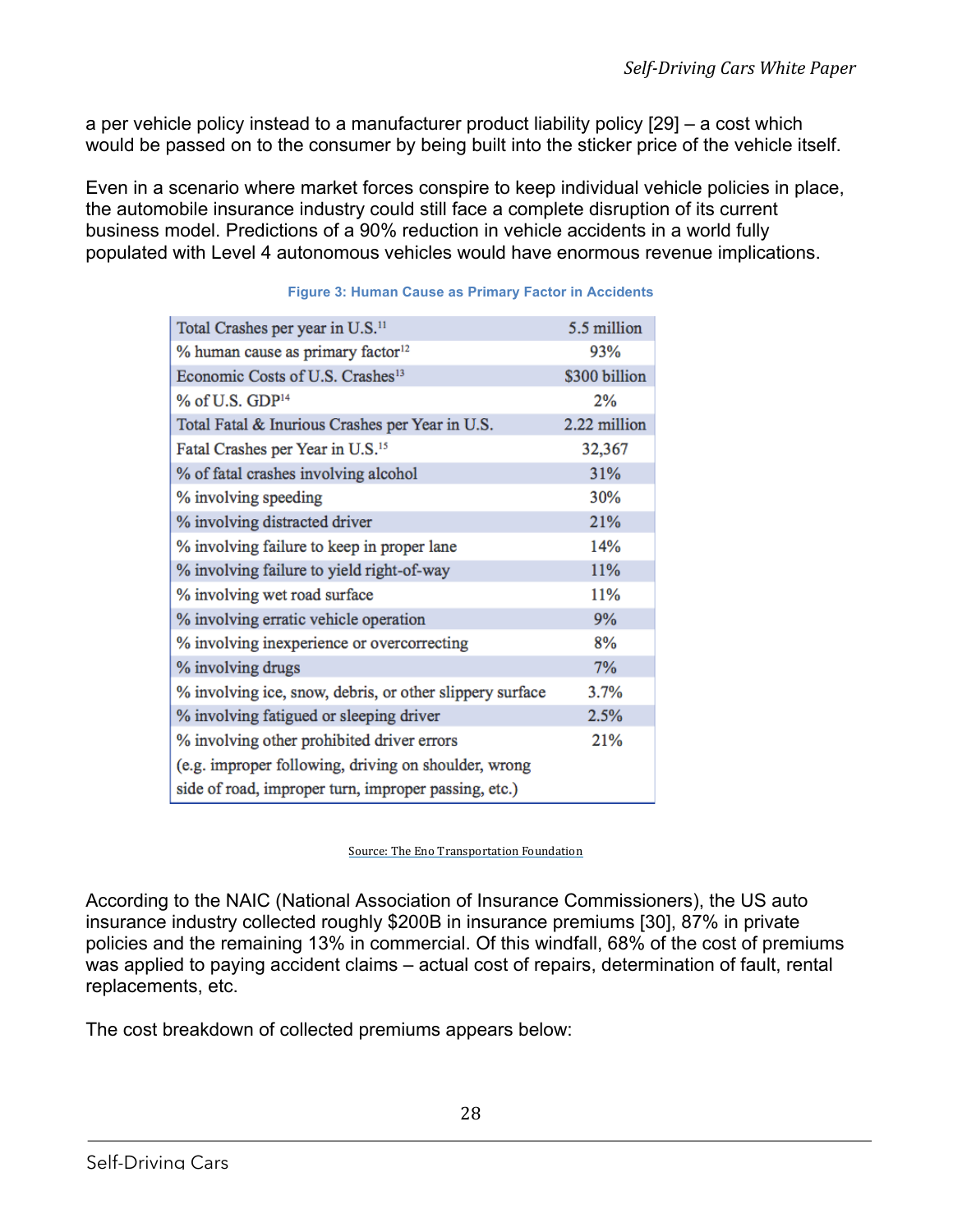

#### **Figure 4: Breakdown of Auto Insurance Premiums [31]**

Assuming these ratios hold true, then a 90% reduction in accidents and the resulting 90% costs in claims, could theoretically reduce the auto insurance industry to a \$20B industry, leaving little room for all the large insurance firms currently in today's market. Of course this is very coarse math, but whatever the actual specifics, a world full of Level 4 autonomous vehicles can only be perceived as a massive threat and disruption to the health of the existing industry.

## **Privacy Concerns**

In March 2014, the Consumer Watchdog society voiced its concerns over SB-1298 to the CA DMV. John Simpson, the director of the Privacy Project, made the following statement in his published report [32].

"The DMV's autonomous vehicle regulations must provide that driverless cars gather only the data necessary to operate the vehicle and retain the data only as long as necessary for the vehicle's operation".

He then went on to single out concerns over Google.

"Failure to act will mean substantial privacy risks from the manufacturers' driverless car technology if there are not protections from what Google is best known for: the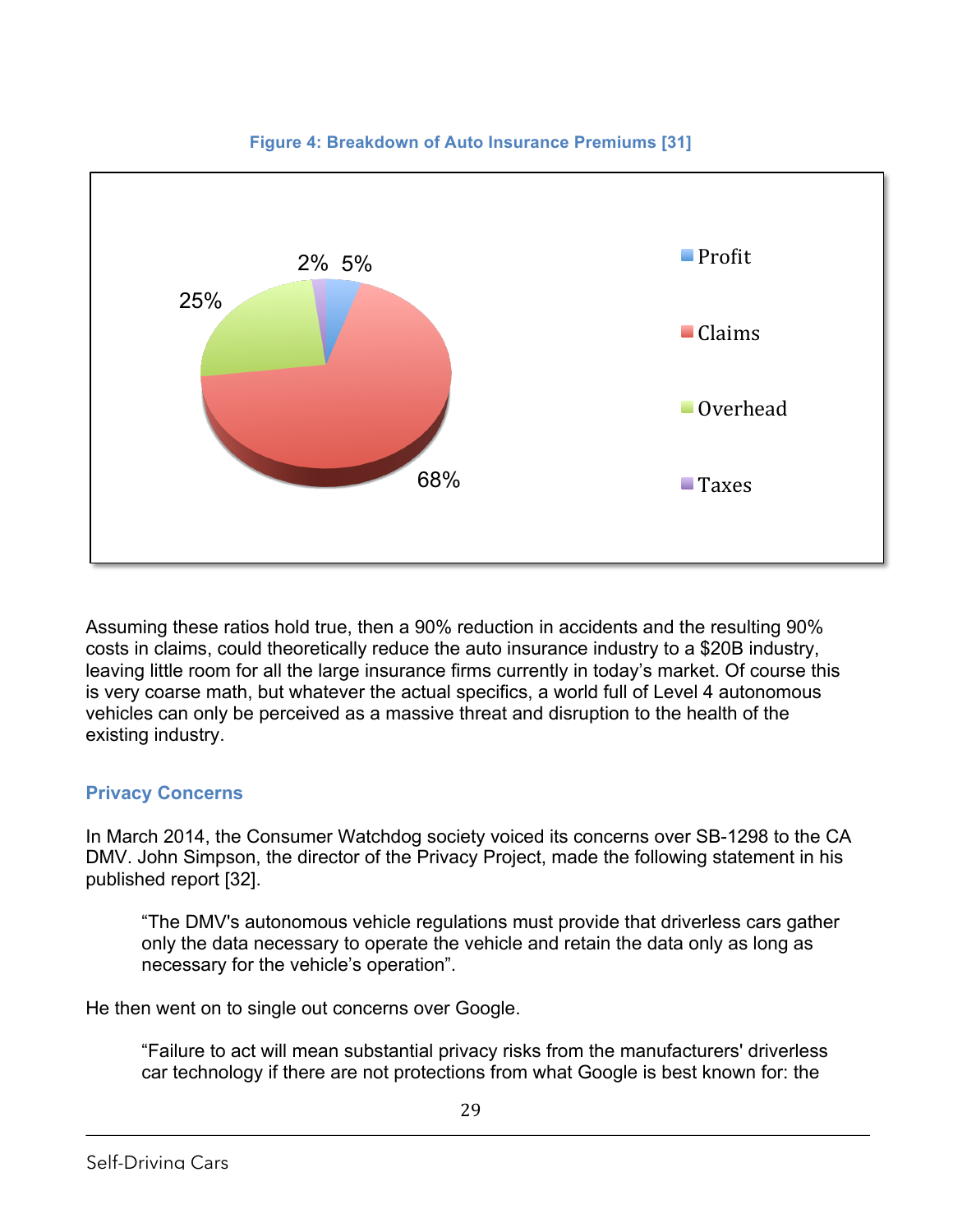collection and use of voluminous personal information about us and our movements." Though based on entirely different motives, his concerns were somewhat reinforced by an earlier event in August 2013, when then acting head of the NTSB Deborah Hersman, the top ranking safety official in the United Sates government, spoke directly about requiring EDRs (electronic data recorders, i.e. "black boxes") in driverless cars [33] – a comment targeted squarely at Google's test vehicles. Hersman's comments were based on safety concerns and having data to analyze should a traffic incident occur, especially one resulting in no survivors. Google had in fact already acknowledged that their test vehicles were already logging telemetry information for analysis and operational improvement.

Perhaps lost in this Google focused discussion was the fact that 96% of 2013 model vehicles already had EDRs on-board, due to a NHTSA proposal to create a mandatory requirement for EDRs on new cars [34].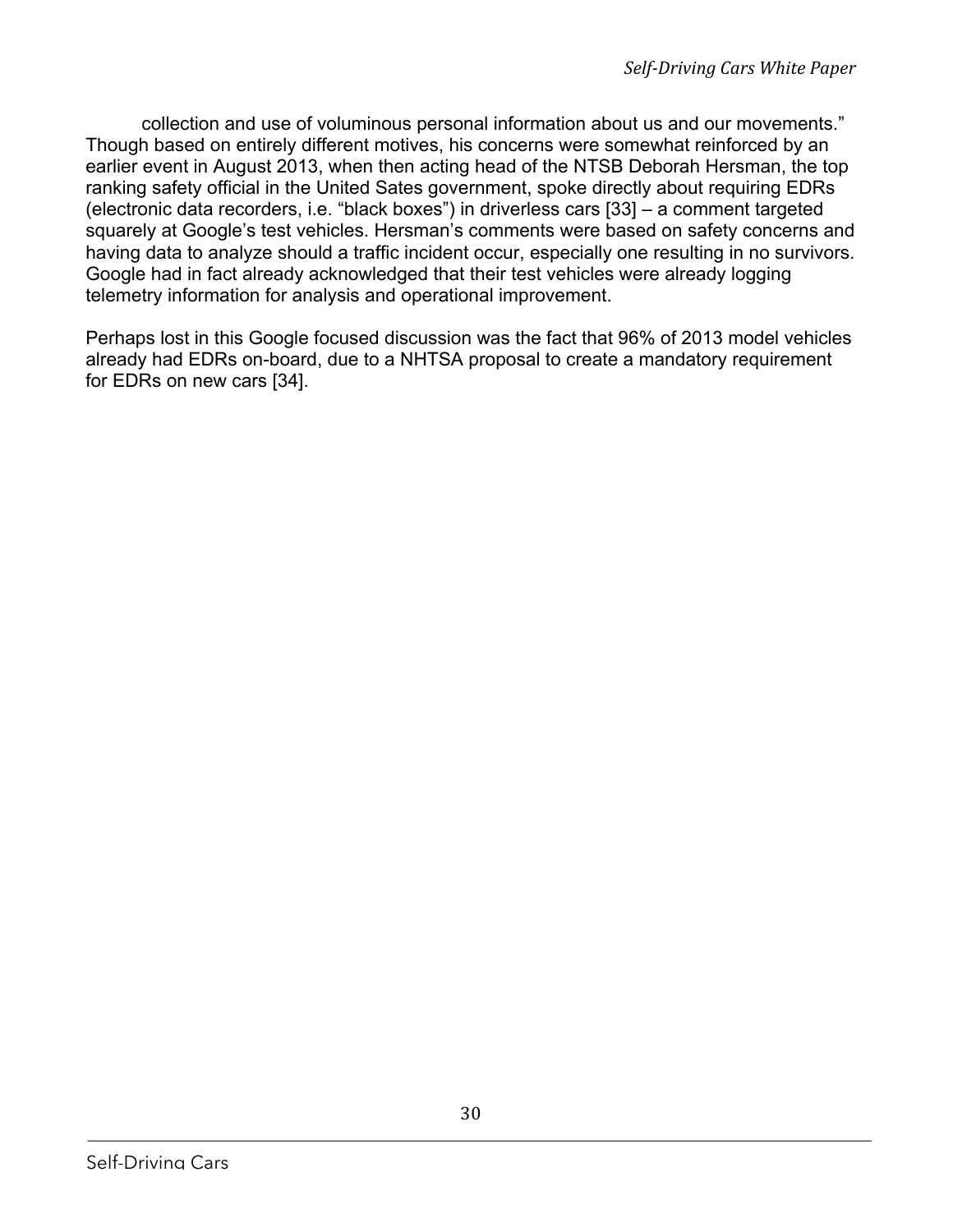# Section 5: Winners vs Losers

## **Winner: Semi and Fully Autonomous Car Adopters**

In the near term we expect auto manufacturers who produce premium semi-autonomous features to enjoy increased sales and brand recognition. Makers of software that process large volume of sensor data and wirelessly connect cars (eg: IBM) will be a significant part of the value chain as well.

There are still a lot of technical, regulatory and government support uncertainties for the fully autonomous cars. We expect Google to be an important player in licensing maps/traffic data and software to auto makers. It is likely that over the long term, fully autonomous cars will become the reality and Google will be a leader of the new robo-taxi eco-system.

## **Winner: Component Suppliers and Sensor manufacturers**

The number of sensors and electronic devices in cars is increasing quickly, resulting in more revenue for sensor and component suppliers. As an example both Google and IBM are working with supplier Continental to develop parts for autonomous cars.

## **Winner: Rental & Ride Sharing Companies**

With the robo-taxi model, rental, taxi and ride sharing businesses will converge. The market size will grow substantially as more people move from car-owners to ride-sharers. The younger generation and older adults will be the early adopters of the new model.

## **Loser: Traditional Auto Manufacturers**

Auto manufactures who do not embrace autonomous driving technologies will see their brand being connected to inferior cars. They will suffer from lower margins and reduced sales. The robo-taxi model will further squeeze their market size, making them irrelevant over the long term.

## **Loser: Taxi Services and professional drivers**

Traditional Taxi services will be disrupted by the lower cost robo-taxi model. The need for professional drivers will reduce significantly. The role of professional driver could be replaced with crisis control personnel, who may be patrolling around or seating in a service center to perform remote diagnostics and manual intervention of autonomous cars. The way passengers interact with the car will be significantly different also. Instead of relying on steering wheels and brake pedals, passengers will be able to use natural user interface such as spoken commands or gestures to control their cars.

## **Loser: Auto Insurance Companies**

Number of accidents will reduce sharply, leading to reduce insurance premiums. There will be new models for liability and collision coverage due to the driving responsibility shift from the driver to the car.

## **Loser: Auto Service Industry**

There will be fewer accidents and potentially fewer cars with the robo-taxi model. Auto Service industry will be consolidated with few survivors.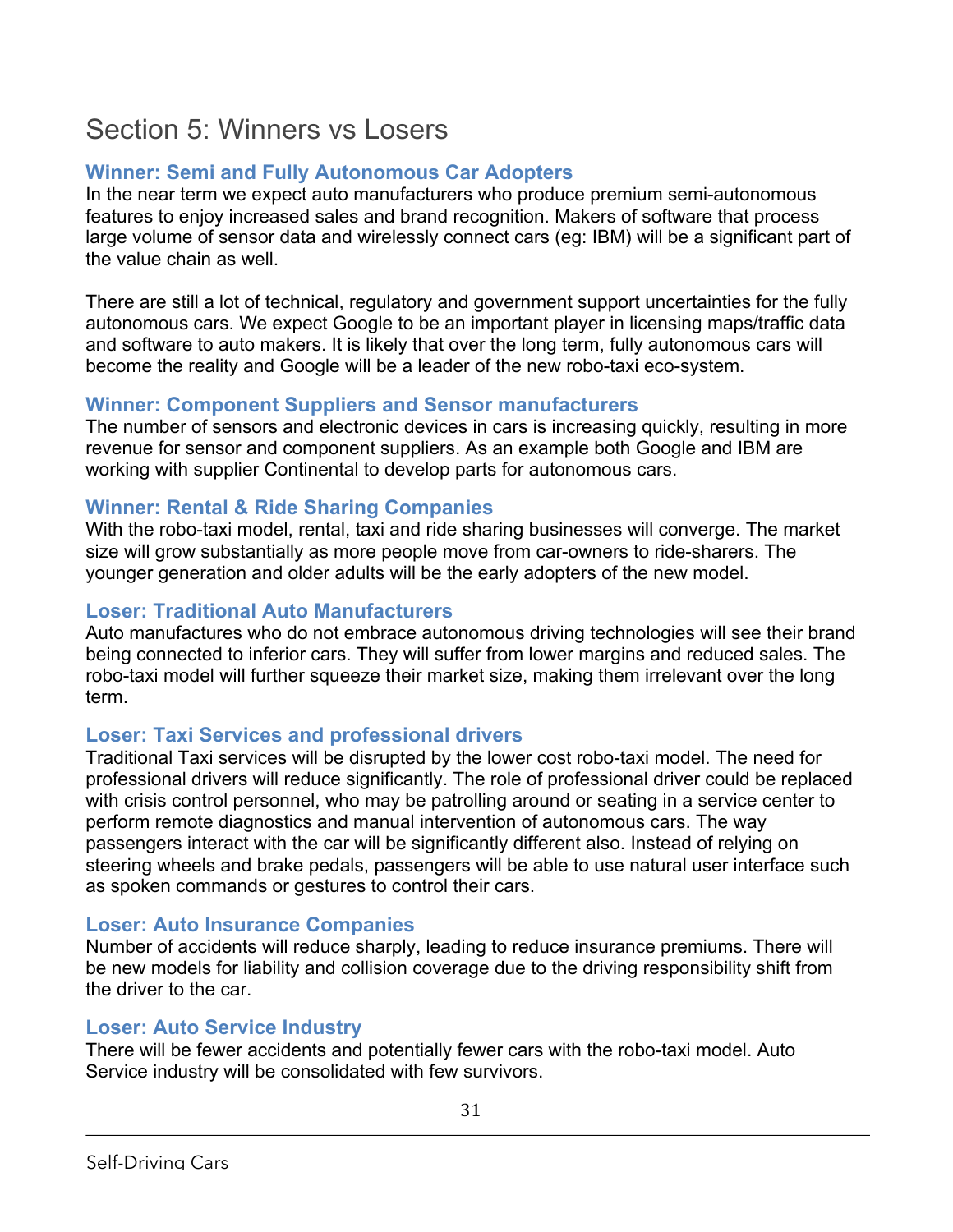# Section 6: Summarize and Predict Opportunity

In the previous sections, we've seen the main differences in the approach taken by automakers and Google toward delivering self-driving cars to the market. We can best describe these approaches as incremental and disruptive, respectively. We've also seen the effects that autonomous vehicles will have on the market. In Section 3 we described the technologies used by automakers and Google. Next, in Section 4, we presented a study on the legal hurdles and challenges faced by automakers and more so by Google. Finally, in Section 5, we predicted the winners and losers in the overall market.

In this section, we will make an attempt at predicting the overall release trajectory for selfdriving cars and estimating areas of future opportunity.

As previous sections state, automakers plan to release their self-driving technology piecemeal. At first, newer features will be released in the luxurious car segment only, slowly trickling down to mass-market vehicles. This trajectory follows their existing mode of operation in releasing features like adaptive cruise-control and lane departure warning/correction. The self-driving reality will therefore be reached gradually.

Google, on the other hand plans to design a fully autonomous car from the get-go. There has been a lot of speculation about how exactly Google plans to release its vehicles to the market. Previous course research paper states that Google may lease its technology to an automaker or enter into a partnership with it. We, however, believe that a more likely scenario is that Google will enter a taxi-service market. This approach has numerous benefits for Google:

- 1. It allows Google to release its vehicles in markets where regulatory requirements are most lenient.
- 2. It allows Google to build a standalone and quirky set of cars without having to worry whether the consumers will want to buy them. (Google can likely avoid going through an established car manufacturer in building these cars.)
- 3. It fits best with Google's model of being driven, as opposed to driving.

In terms of areas of opportunity, we state just a few. Generally, manufacturers of laser/sonar/camera components will likely see a large growth in demand. Some of the components are still extremely expensive (like lidar technology used by Google cars), so a new entrant into the market has a better chance to be profitable.

On the taxi service front, we expect a number of interesting services to mushroom up, be it driving seniors to the doctors or driving kids to soccer practices. Ride-sharing will become more common and instrumental in reducing congestion in urban areas. Startups focusing on any of these technologies are likely to benefit greatly.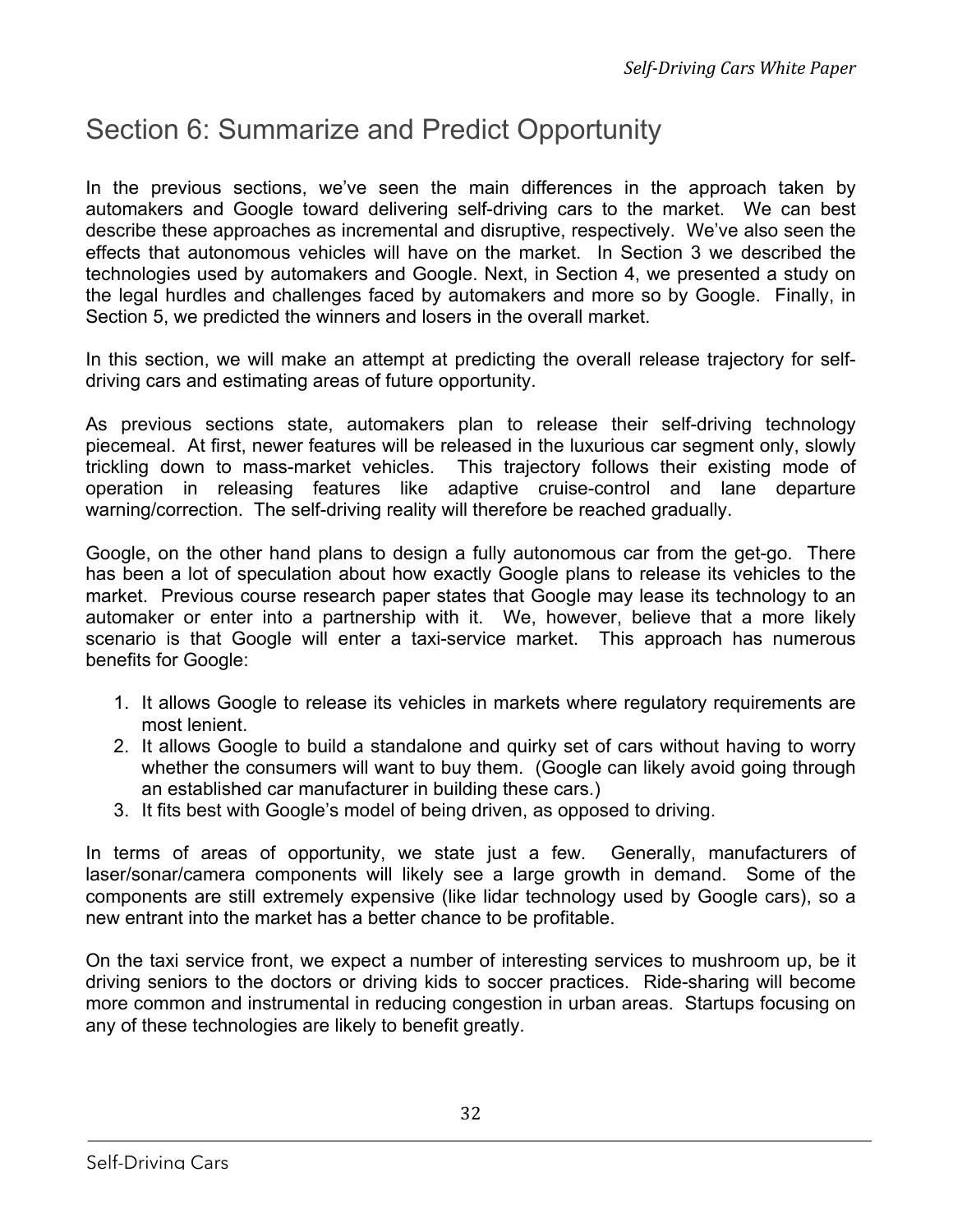Finally, the transportation of goods industry is going to see a phenomenal benefit from selfdriving vehicles. We expect service focused on maintenance, resupplying, and management to benefit greatly from the development of self-driving vehicles.

Clearly, the future is bright for self-driving vehicles. The question that remains is how fast do we expect to see a fully autonomous vehicle on our roads. Our guess is: sooner than everybody thinks!

## References

- [1] "WSJ Blog," [Online]. Available: http://blogs.wsj.com/cio/2014/07/17/nissan-lays-outroad-map-for-autonomous-cars/.
- [2] "Wikipedia," [Online]. Available: http://en.wikipedia.org/wiki/Intelligent\_Parking\_Assist\_System.
- [3] "Automatic Parking," [Online]. Available: http://en.wikipedia.org/wiki/Automatic\_parking.
- [4] "Tesla," [Online]. Available: http://www.teslamotors.com/blog/dual-motor-model-s-andautopilot.
- [5] "ACC," [Online]. Available: http://en.wikipedia.org/wiki/Autonomous\_cruise\_control\_system.
- [6] "Forbes," [Online]. Available: http://www.forbes.com/sites/jimgorzelany/2014/09/08/why-gm-probably-wont-callits-super-cruise-car-self-driving/.
- [7] "Gizmag," [Online]. Available: http://www.gizmag.com/toyota-automated-highwaydriving/29378/.
- [8] "Automated Vechile Institute," [Online]. Available: http://www.usfav.com/currentAV.html.
- [9] "Lux research," [Online]. Available: http://www.luxresearchinc.com/.
- [10] "KPMG," [Online]. Available: http://www.kpmg.com/US/en/IssuesAndInsights/ArticlesPublications/Documents/selfdriving-cars-are-we-ready.pdf.
- [11] "Reuters," [Online]. Available: http://www.reuters.com/article/2014/06/30/googledetroit-idUSL2N0P015U20140630.
- [12] "Lux Research SDC," [Online]. Available: http://www.luxresearchinc.com/news-andevents/press-releases/read/self-driving-cars-87-billion-opportunity-2030-though-nonereach.
- [13] "Forbes SDC," [Online]. Available: http://www.forbes.com/sites/economics/2012/09/25/self-driving-cars-will-take-over-by-2040/.
- [14] "IHS," [Online]. Available: http://press.ihs.com/press-release/automotive/self-drivingcars-moving-industrys-drivers-seat.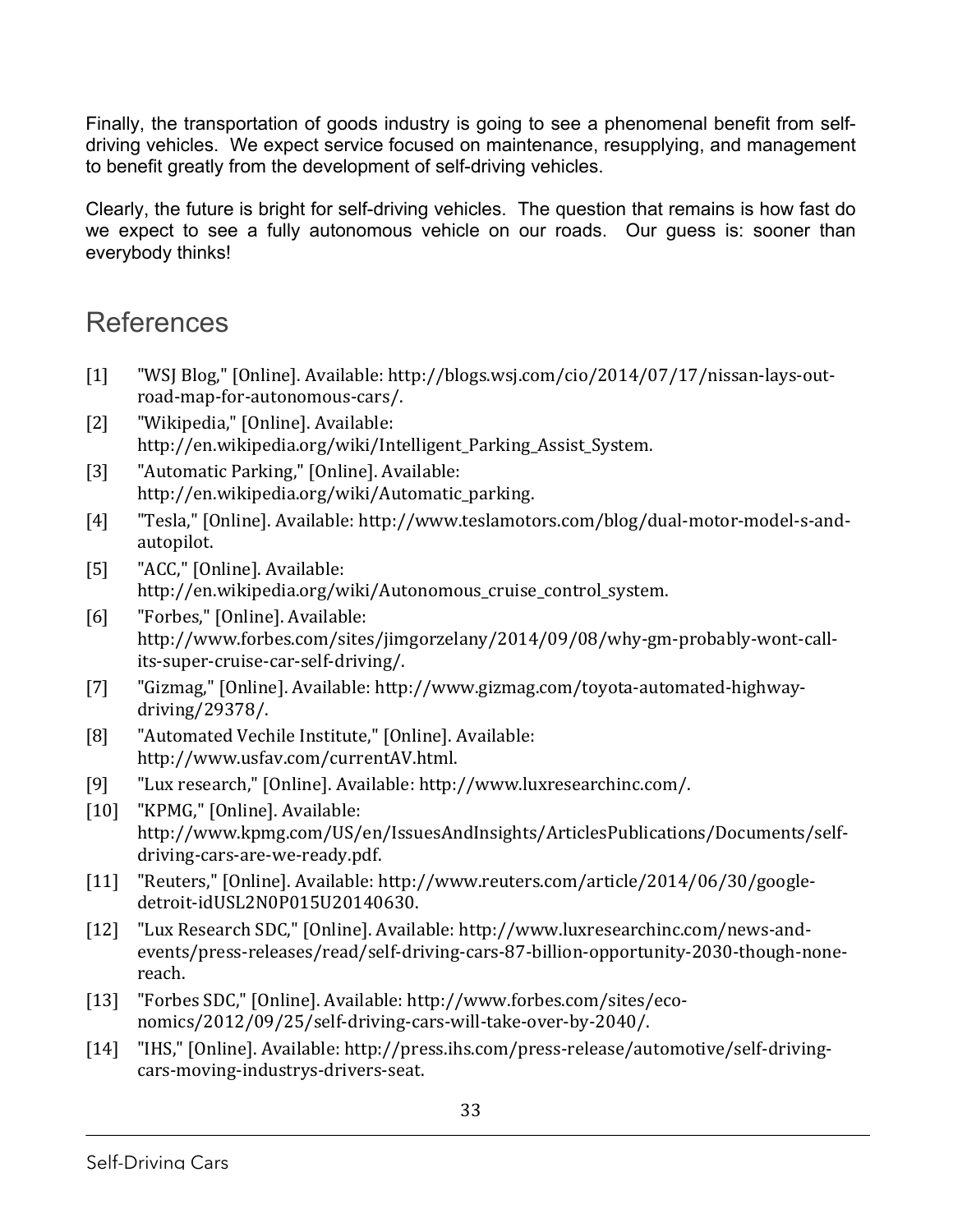- [15] "http://greybmusings.wordpress.com/2014/06/14/google-driverless-car-the-obstacledetection-unit/," [Online].
- [16] "http://www.smartmicro.de/index.php/en/automotive-radar/lane-change-assist," [Online].
- [17] "http://www.extremetech.com/extreme/168194-fords-amazing-new-tech-park-yourcar-from-outside-the-car," [Online].
- [18] "http://www.extremetech.com/extreme/157172-what-is-adaptive-cruise-control-andhow-does-it-work," [Online].
- [19] "http://www.wired.com/2014/09/connected-cars/," [Online].
- [20] W. B. Smith, "Automated Vehicles Are Probably Legal in the United States." The Center for Internet and Society," [Online]. Available: http://cyberlaw.stanford.edu/publications/automated-vehicles-are-probably-legalunited-states.
- [21] J. Markoff, ""Google Lobbies Nevada to Allow Self-Driving Cars." The New York Times," [Online]. Available: http://www.nytimes.com/2011/05/11/science/11drive.html?\_r=2&emc=eta1&.
- [22] J. Pritchard, ""How Google Got States to Legalize Driverless Cars." Associated Press," [Online]. Available: http://apnews.myway.com/article/20140530/us-google-driverlesscars-473bcb5a5f.html.
- [23] M. Moon, ""Google's Fix to Test Self-Driving Cars: Temporary Steering Wheels." Engadget.com.," [Online]. Available: http://www.engadget.com/2014/09/15/google-selfdriving-cars-california-steering-wheel/.
- [24] J. Oosting, ""Michigan Gives Green Light to Autonomous Vehicle Testing Despite Concerns from Google." Mlive.com.," [Online]. Available: http://www.mlive.com/politics/index.ssf/2013/12/michigan\_gives\_green\_light\_to.html.
- [25] M. Whaley, ""Colorado Driverless Car Bill Shelved Until Further Notice." The Denver Post.," [Online]. Available: http://www.denverpost.com/ci\_22526956/coloradodriverless-car-bill-shelved-until-further-notice.
- [26] S. Martelle, ""Self-driving Cars and the Liability Issues They Raise." Project Consumer Justice," [Online]. Available: http://www.protectconsumerjustice.org/self-driving-carsand-the-liability-issues-they-raise.html.
- [27] S. Gursten, ""Driverless Cars: Who's Liable in an Accident?" Michigan Auto Law.," [Online]. Available: http://www.michiganautolaw.com/blog/2013/05/07/driverless-cars-whosliable/.
- [28] T. Chea, ""California Governor Paves Way for Driverless Cars." The Christian Science Monitor.," [Online]. Available: http://www.csmonitor.com/Business/Latest-News-Wires/2012/0926/California-governor-paves-way-for-driverless-cars.
- [29] C. Mui, ""Will Auto Insurers Survive their Collision with Driverless Cars?" Forbes.," [Online]. Available: http://www.forbes.com/sites/chunkamui/2013/03/28/will-autoinsurers-survive-their-collision-with-driverless-cars-part-6/ .
- [30] "2012 Top 25 Groups and Companies by Countrywide Premium." National Association of